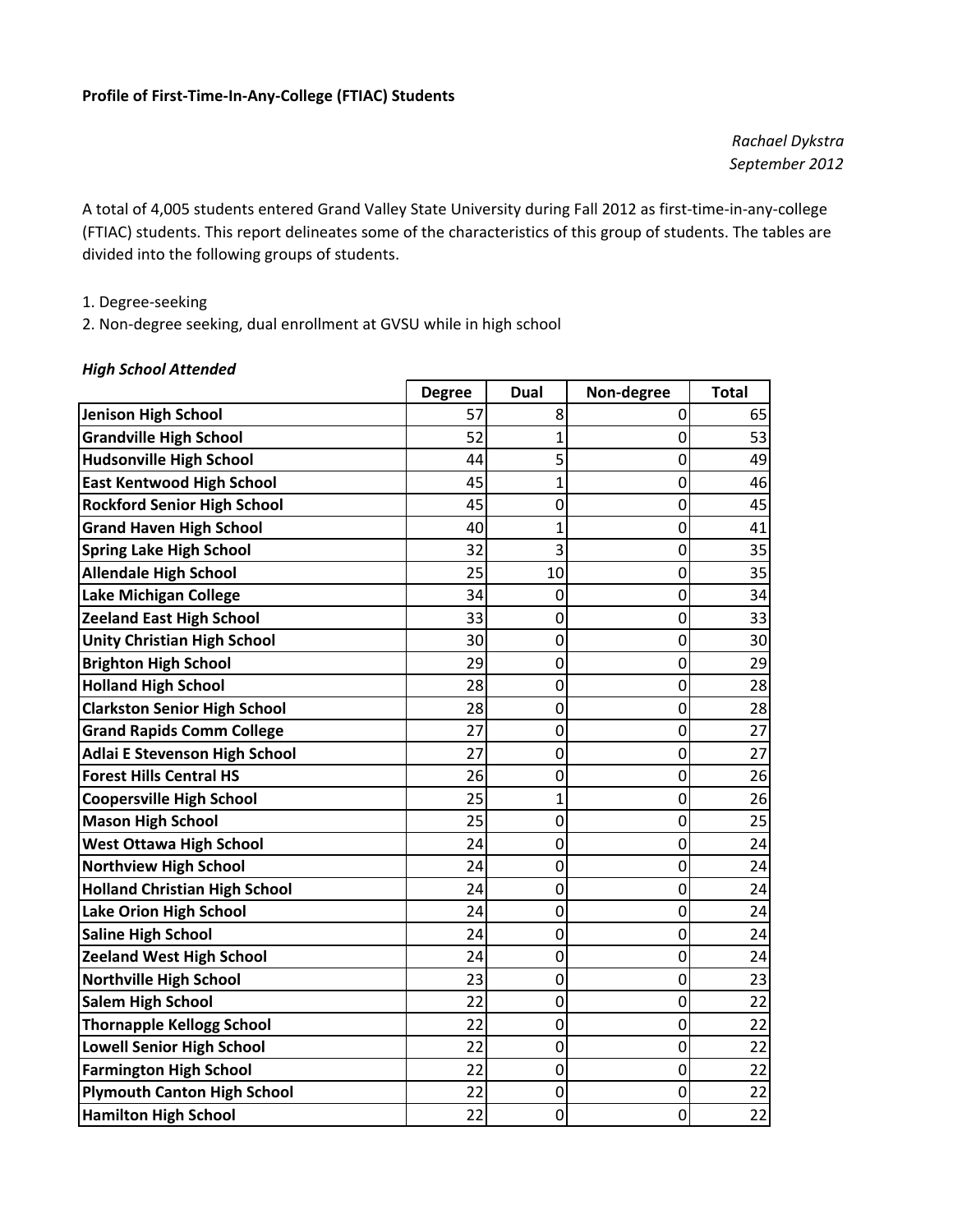|                                 | <b>Degree</b> | Dual | Non-degree | <b>Total</b> |
|---------------------------------|---------------|------|------------|--------------|
| <b>Walled Lake Central HS</b>   | 22            |      |            |              |
| <b>Muskegon Comm College</b>    | 21            |      |            |              |
| <b>Hartland High School</b>     | 21            |      |            |              |
| <b>Covenant Christian High</b>  | 21            |      |            |              |
| <b>Stoney Creek High School</b> | 20            |      |            | 20           |
| <b>Fenton High School</b>       | 20            |      |            | 20           |
| <b>Caledonia High School</b>    | 20            |      |            | 20           |
| <b>Lakeland High School</b>     | 20            |      |            | 20           |
| <b>Novi High School</b>         | 20            |      |            | 20           |

*Gender*

|             | <b>Degree</b> | Dual      | Non-degree | Total |
|-------------|---------------|-----------|------------|-------|
| Female      | 2485          | າາ<br>25. |            | 2509  |
| <b>Male</b> | 1480          | 161       |            | 1496  |
| <b>All</b>  | 3965          | 39        |            | 4005  |

# *Ethnic Background*

|                                           | <b>Degree</b> | <b>Dual</b> | Non-degree | <b>Total</b> |
|-------------------------------------------|---------------|-------------|------------|--------------|
| <b>Black of African American</b>          | 282           |             |            | 283          |
| American Indian or Alaskan Native         | 14            |             |            | 14           |
| Asian                                     | 66            |             |            | 67           |
| <b>Hispanic or Latino</b>                 | 179           |             |            | 180          |
| Native Hawaiian or Other Pacific Islander |               |             |            |              |
| <b>White</b>                              | 3233          | 34          |            | 3267         |
| 2 or More                                 | 135           |             |            | 137          |
| Non-resident international                | 47            |             |            | 48           |
| <b>Not Reported</b>                       |               |             |            | 8            |
| <b>Total</b>                              | 3965          | 39          |            | 4005         |
| <b>Unduplicated Minority</b>              | 697           |             |            | 702          |

Note: Total may not equal sum of ethnicities because students may select two or more.

### *Full‐Time vs. Part‐Time*

|                  | <b>Degree</b> | Dual | Non-degree | Total |
|------------------|---------------|------|------------|-------|
| <b>Full-time</b> | 3940          | J'   |            | 3940  |
| <b>Part-time</b> | 25            | 39   |            | 65    |
| <b>All</b>       | 3965          | 39   |            | 4005  |

### *Major (degree‐seeking students only)*

| <b>Accounting</b>             |  |
|-------------------------------|--|
| <b>Allied Health Sciences</b> |  |
| Anthropology                  |  |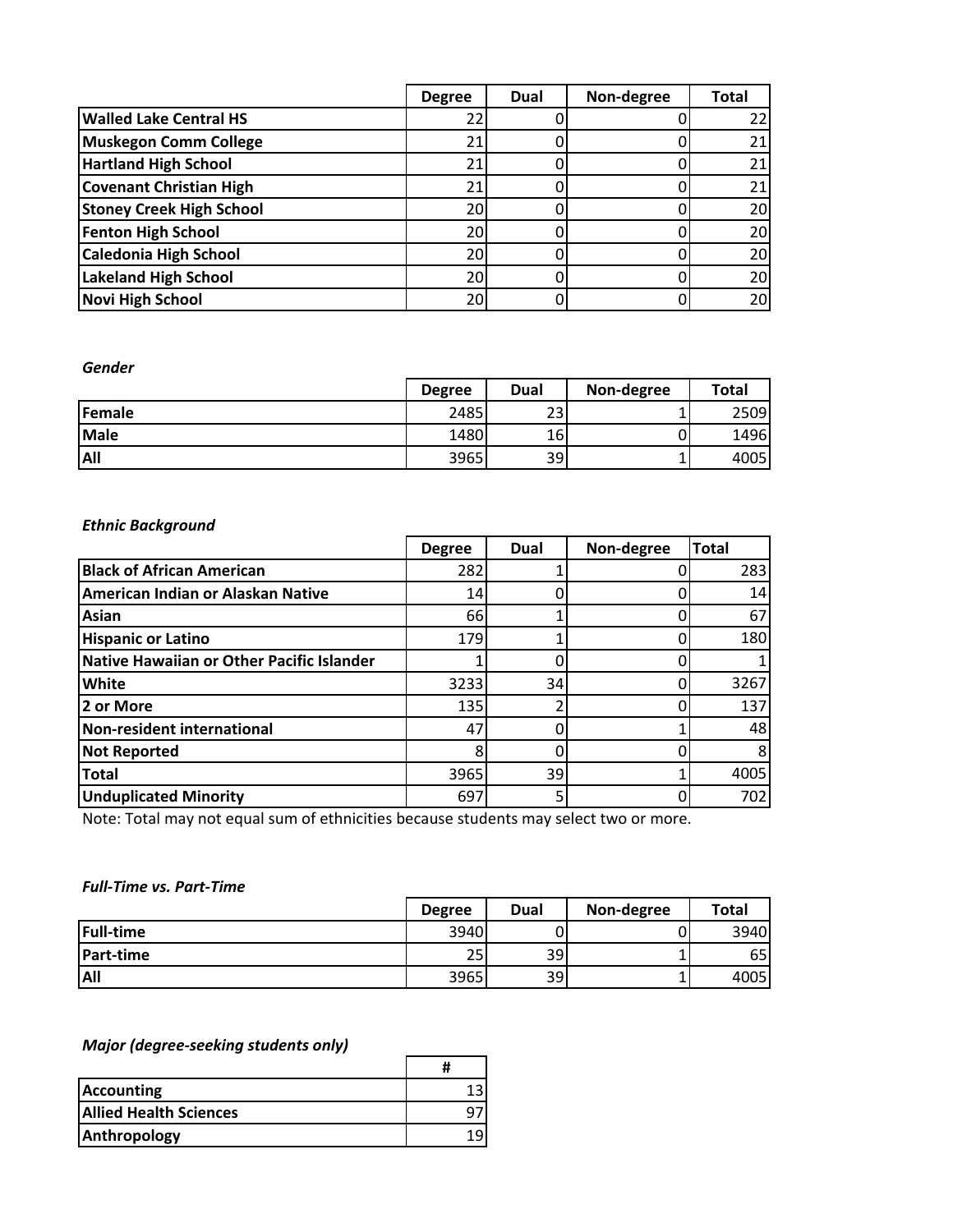|                                           | #              |
|-------------------------------------------|----------------|
| <b>Advertising &amp; Public Relations</b> | 47             |
| <b>Art Education</b>                      | 4              |
| <b>Art History</b>                        | $\overline{1}$ |
| <b>Studio Art</b>                         | 53             |
| <b>Athletic Training</b>                  | 109            |
| <b>Business Economics</b>                 | 4              |
| <b>Biology</b>                            | 177            |
| <b>Biomedical Science</b>                 | 295            |
| Biopsychology                             | 14             |
| <b>Broadcasting</b>                       | 19             |
| <b>Business General</b>                   | 27             |
| Chemistry                                 | 34             |
| <b>Chinese Studies</b>                    | $\mathbf{1}$   |
| <b>Criminal Justice</b>                   | 111            |
| <b>Classics</b>                           | 8              |
| <b>Clinical Lab Science</b>               | 4              |
| <b>Cell &amp; Molecular Biology</b>       | 11             |
| <b>Communication Studies</b>              | 23             |
| <b>Computer Science</b>                   | 68             |
| <b>Comp Sci &amp; Arts for Teaching</b>   | 57             |
| Dance                                     | 17             |
| <b>Degree Seeking Undergraduate</b>       | 630            |
| <b>Economics</b>                          | 2              |
| <b>Computer Engineering</b>               | 32             |
| <b>Product Dsgn &amp; Mfg Engineering</b> | 10             |
| <b>Electrical Engineering</b>             | 44             |
| <b>Interdisciplinary Engineering</b>      | 16             |
| <b>Mechanical Engineering</b>             | 141            |
| <b>English</b>                            | 79             |
| <b>Earth Science</b>                      | $\overline{1}$ |
| <b>Exercise Science</b>                   | 138            |
| <b>Finance</b>                            | 8              |
| <b>French</b>                             | 2              |
| <b>Film Video</b>                         | 59             |
| Geology                                   | 6              |
| German                                    | $\overline{1}$ |
| <b>Group Social Studies</b>               | 34             |
| Geography                                 | $\overline{2}$ |
| <b>Health Communication</b>               | 5              |
| <b>History</b>                            | 26             |
| <b>Hospitality Tourism Management</b>     | 48             |
| <b>International Business</b>             | 8              |
| <b>Information Systems</b>                | 15             |
| <b>International Relations</b>            | 25             |
| <b>Integrated Science</b>                 | 13             |
| Journalism                                | 17             |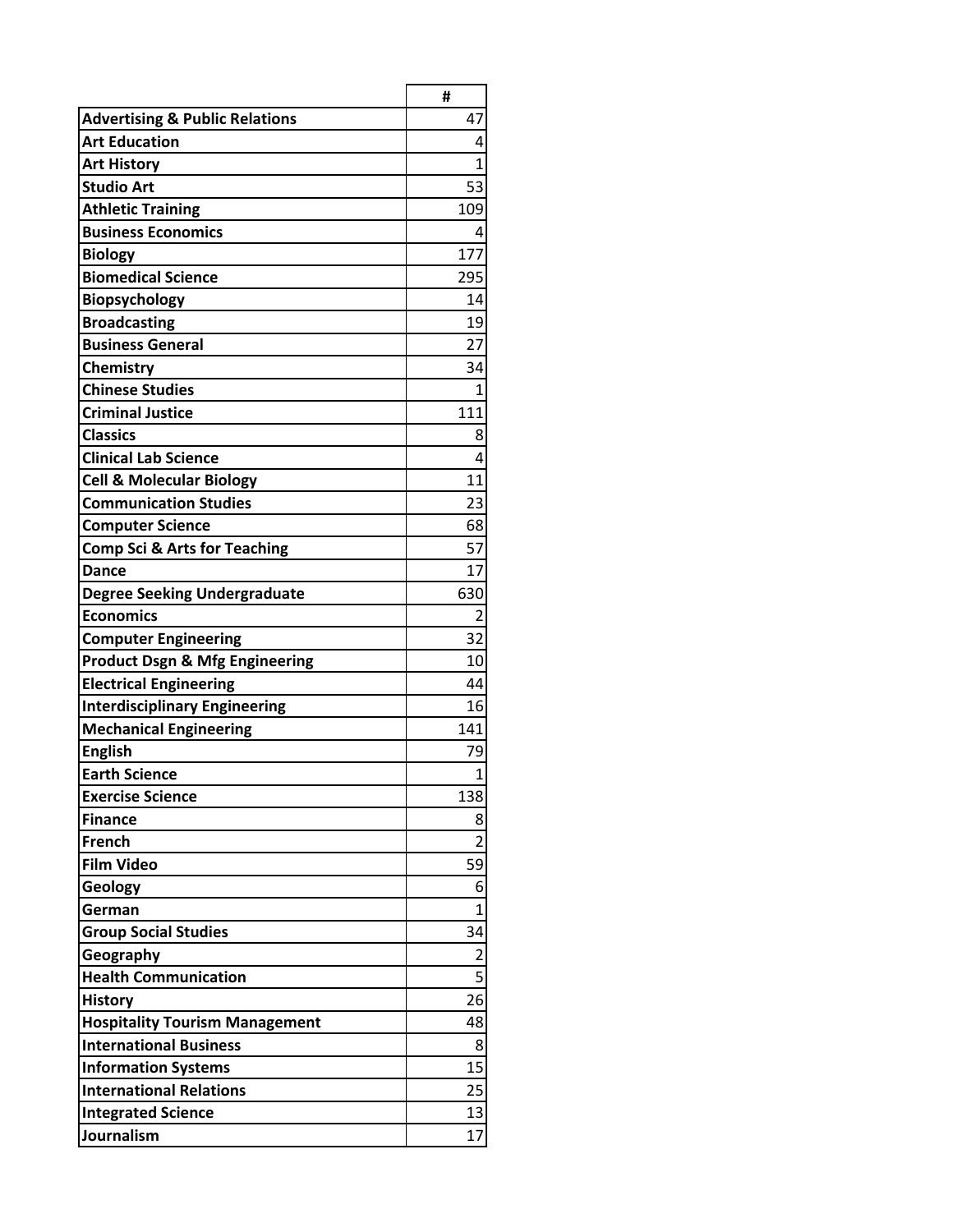|                                   | #              |
|-----------------------------------|----------------|
| <b>Legal Studies</b>              | 9              |
| <b>Management</b>                 | $\overline{7}$ |
| <b>Marketing</b>                  | 14             |
| <b>Medical Laboratory Science</b> | 1              |
| <b>Mathematics</b>                | 62             |
| <b>Music</b>                      | 45             |
| <b>Natural Resources Mgmt</b>     | 17             |
| <b>Nursing (Pre-Admit)</b>        | 301            |
| <b>Public Administration</b>      | 6              |
| <b>Physical Education</b>         | 16             |
| Philosophy                        | $\overline{2}$ |
| Photography                       | 19             |
| <b>Physics</b>                    | 10             |
| <b>Political Science</b>          | 41             |
| Psychology                        | 194            |
| <b>Therapeutic Recreation</b>     | 8              |
| <b>Supply Chain Management</b>    | 3              |
| <b>Sociology</b>                  | 6              |
| <b>Spanish</b>                    | 14             |
| <b>Statistics</b>                 | 9              |
| <b>Social Work</b>                | 58             |
| Theatre                           | 11             |
| <b>Women and Gender Studies</b>   | 2              |
| <b>Writing</b>                    | 21             |
| <b>Pre-Business</b>               | 328            |
| <b>Pre-Clinical Lab Science</b>   | $\overline{1}$ |
| <b>Pre-Economics</b>              | 1              |
| <b>Pre-Health Science</b>         | 1              |
| <b>Pre-Med Tech</b>               | 117            |
| <b>Pre-Med Img/Radiation Sci</b>  | 66             |
| All                               | 3965           |

|                | <b>Degree</b> | <b>Dual</b> | <b>Total</b> |
|----------------|---------------|-------------|--------------|
| Allegan        | 100           |             | 101          |
| Alpena         |               | 0           | 1            |
| <b>Antrim</b>  | 6             | Ω           | 6            |
| Arenac         |               |             | 1            |
| Bay            | 8             |             | 8            |
| <b>Benzie</b>  | 6             |             | 6            |
| <b>Berrien</b> | 68            |             | 68           |
| <b>Branch</b>  | 13            |             | 13           |
| <b>Baraga</b>  |               |             | 2            |
| <b>Barry</b>   | 45            | 0           | 45           |
| Calhoun        | 36            | 0           | 36           |

*County of Residence (Michigan residents only*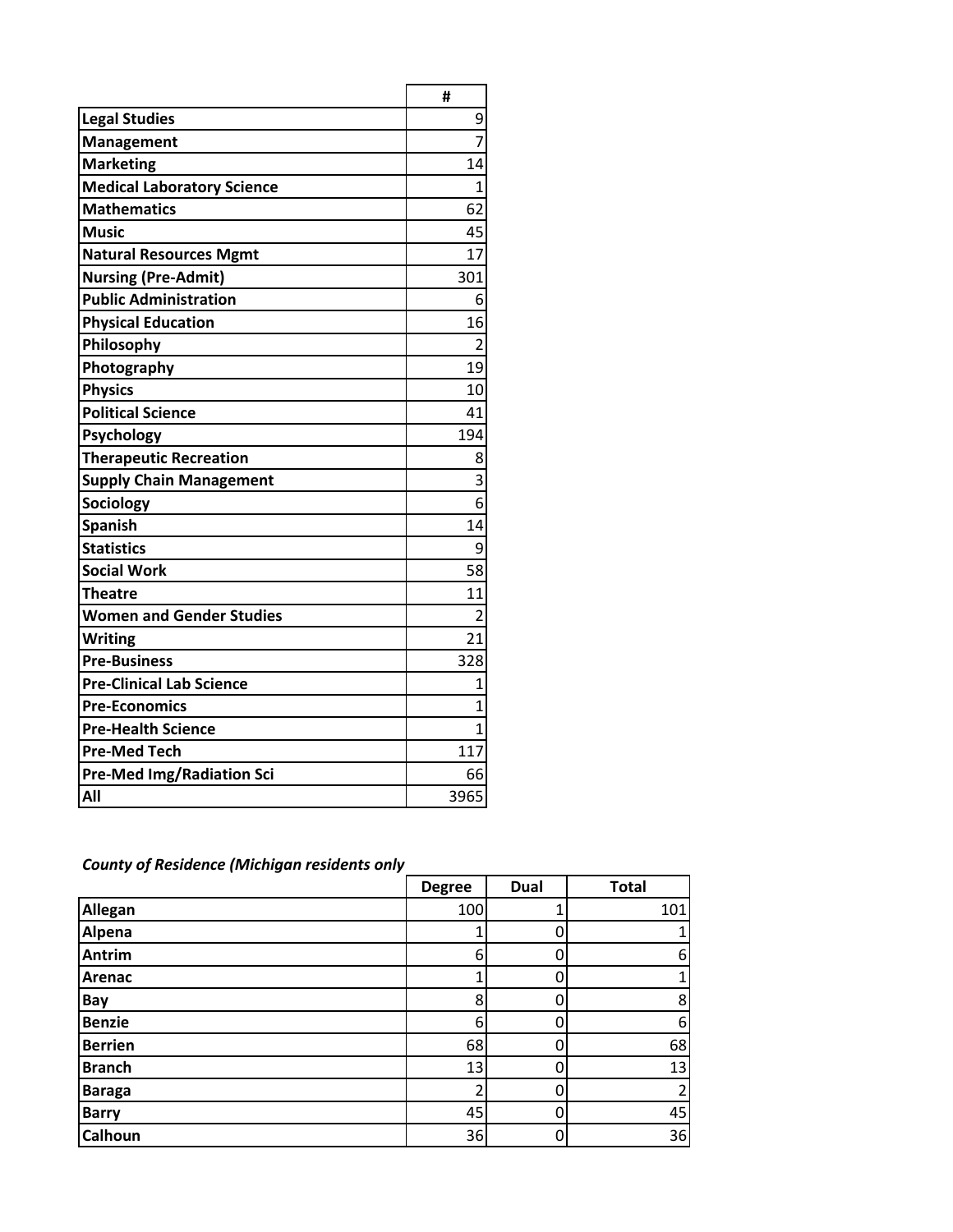|                       | <b>Degree</b>  | <b>Dual</b>      | <b>Total</b>            |
|-----------------------|----------------|------------------|-------------------------|
| Cass                  | 20             | 0                | 20                      |
| <b>Charlevoix</b>     | 6              | 0                | $\boldsymbol{6}$        |
| Cheboygan             | 6              | $\mathbf 0$      | 6                       |
| Chippewa              | 7              | 0                | $\overline{7}$          |
| Clare                 | 9              | 0                | 9                       |
| Clinton               | 33             | 0                | 33                      |
| <b>Crawford</b>       | 5              | 0                | 5                       |
| <b>Delta</b>          | 5              | $\mathbf{0}$     | $\overline{5}$          |
| <b>Dickinson</b>      | $\overline{2}$ | $\mathbf 0$      | $\overline{2}$          |
| Eaton                 | 30             | $\mathbf 0$      | 30                      |
| <b>Emmet</b>          | 17             | 0                | 17                      |
| Genesee               | 92             | 0                | 92                      |
| Gladwin               | $\mathbf{1}$   | 0                | $\mathbf{1}$            |
| Gratiot               | 9              | 0                | $\boldsymbol{9}$        |
| <b>Grand Traverse</b> | 36             | $\mathbf 0$      | 36                      |
| Hillsdale             | 8              | $\mathbf 0$      | 8                       |
| Houghton              | $\overline{2}$ | $\mathbf 0$      | $\overline{2}$          |
| <b>Huron</b>          | 9              | 0                | 9                       |
| Ingham                | 95             | $\mathbf 0$      | 95                      |
| Ionia                 | 18             | 0                | 18                      |
| losco                 | 5              | 0                | 5                       |
| Iron                  | 4              | $\mathbf 0$      | 4                       |
| Isabella              | 4              | 0                | $\overline{4}$          |
| Jackson               | 31             | 0                | 31                      |
| Kent                  | 527            | 8                | 535                     |
| <b>Kalkaska</b>       | 5              | $\mathbf 0$      | 5                       |
| <b>Kalamazoo</b>      | 90             | $\mathbf 0$      | 90                      |
| Lake                  | 3              | 0                | $\overline{3}$          |
| Lapeer<br>Leelanau    | 27<br>11       | 0<br>0           | 27<br>11                |
| Lenawee               | 22             | 0                | 22                      |
| Livingston            | 111            | 0                | 111                     |
| <b>Manistee</b>       | 12             | $\mathbf 0$      | 12                      |
| <b>Marquette</b>      | 2              | $\pmb{0}$        | $\overline{2}$          |
| <b>Mason</b>          | 18             | $\boldsymbol{0}$ | 18                      |
| <b>Macomb</b>         | 193            | 0                | 193                     |
| <b>Mackinac</b>       | 8              | 0                | 8                       |
| Mecosta               | 13             | 0                | 13                      |
| <b>Menominee</b>      | 3              | $\mathbf 0$      | $\overline{\mathbf{3}}$ |
| <b>Midland</b>        | 38             | $\mathbf 0$      | 38                      |
| <b>Missaukee</b>      | 7              | 0                | $\overline{7}$          |
| Montmorency           | $\overline{4}$ | 0                | $\overline{\mathbf{4}}$ |
| <b>Monroe</b>         | 18             | 0                | 18                      |
| Montcalm              | 24             | $\mathbf{1}$     | 25                      |
| <b>Muskegon</b>       | 83             | $\mathbf{1}$     | 84                      |
| Newaygo               | 22             | $\boldsymbol{0}$ | 22                      |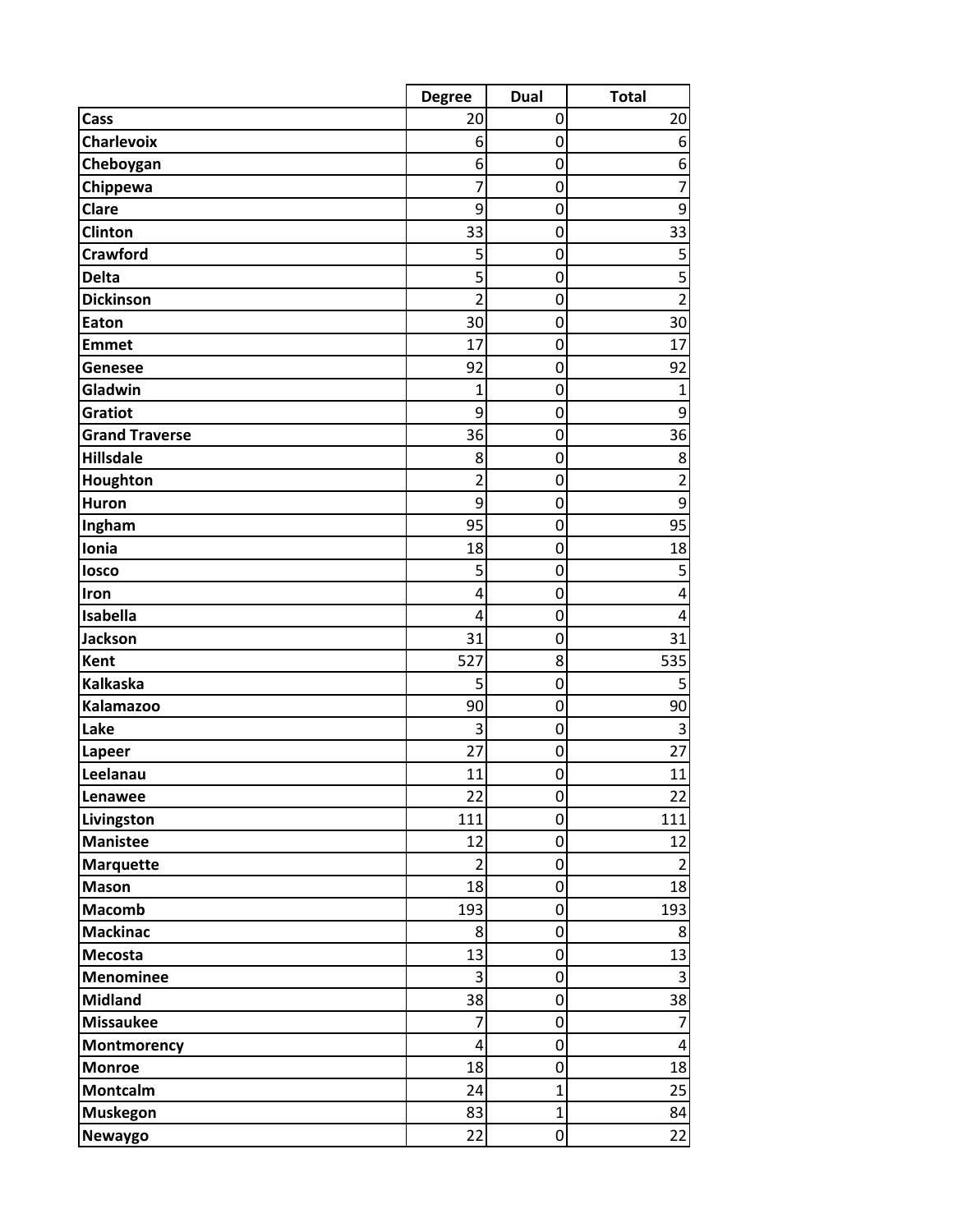|                     | <b>Degree</b>  | Dual | <b>Total</b> |
|---------------------|----------------|------|--------------|
| <b>Oakland</b>      | 509            | 0    | 509          |
| Oceana              | 11             | 0    | 11           |
| Ontonagon           | 1              | 0    |              |
| Oscoda              | 5              | 0    | 5            |
| <b>Osceola</b>      |                | 0    | 7            |
| Otsego              | 5              | 0    | 5            |
| Ottawa              | 433            | 28   | 461          |
| <b>Presque Isle</b> | $\overline{4}$ | 0    | 4            |
| Roscommon           | 6              | 0    | 6            |
| Saginaw             | 34             | 0    | 34           |
| <b>Sanilac</b>      | 11             | 0    | 11           |
| <b>Schoolcraft</b>  | 1              | 0    | 1            |
| <b>Shiawassee</b>   | 32             | 0    | 32           |
| <b>St Clair</b>     | 64             | 0    | 64           |
| <b>St Joseph</b>    | 17             | 0    | 17           |
| <b>Tuscola</b>      | 10             | 0    | 10           |
| Vanburen            | 33             | 0    | 33           |
| Washtenaw           | 92             | 0    | 92           |
| Wayne               | 334            | 0    | 334          |
| Wexford             | 12             | 0    | 12           |

#### *Other States & Countries*

|                      | <b>Degree</b>  | <b>Dual</b> | <b>Total</b> |
|----------------------|----------------|-------------|--------------|
| <b>Alaska</b>        | 1              | 0           |              |
| California           | $\overline{2}$ | 0           |              |
| <b>Connecticut</b>   | $\overline{1}$ | 0           |              |
| <b>Florida</b>       | $\overline{2}$ | 0           |              |
| Georgia              | 2              | 0           |              |
| <b>Illinois</b>      | 214            | 0           | 214          |
| Indiana              | 43             | 0           | 43           |
| <b>Maryland</b>      | 2              | 0           |              |
| Michigan             | 3602           | 39          | 3641         |
| Minnesota            | 3              | 0           |              |
| <b>Nevada</b>        | 1              | 0           |              |
| <b>New York</b>      | 1              | $\mathbf 0$ |              |
| Ohio                 | 25             | 0           | 25           |
| Pennsylvania         | 4              | 0           | 4            |
| <b>Tennessee</b>     | 3              | 0           | 3            |
| <b>Texas</b>         | 3              | 0           | 3            |
| Virginia             | $\mathbf{1}$   | 0           |              |
| Wisconsin            | 7              | 0           |              |
| <b>West Virginia</b> | $\mathbf{1}$   | 0           |              |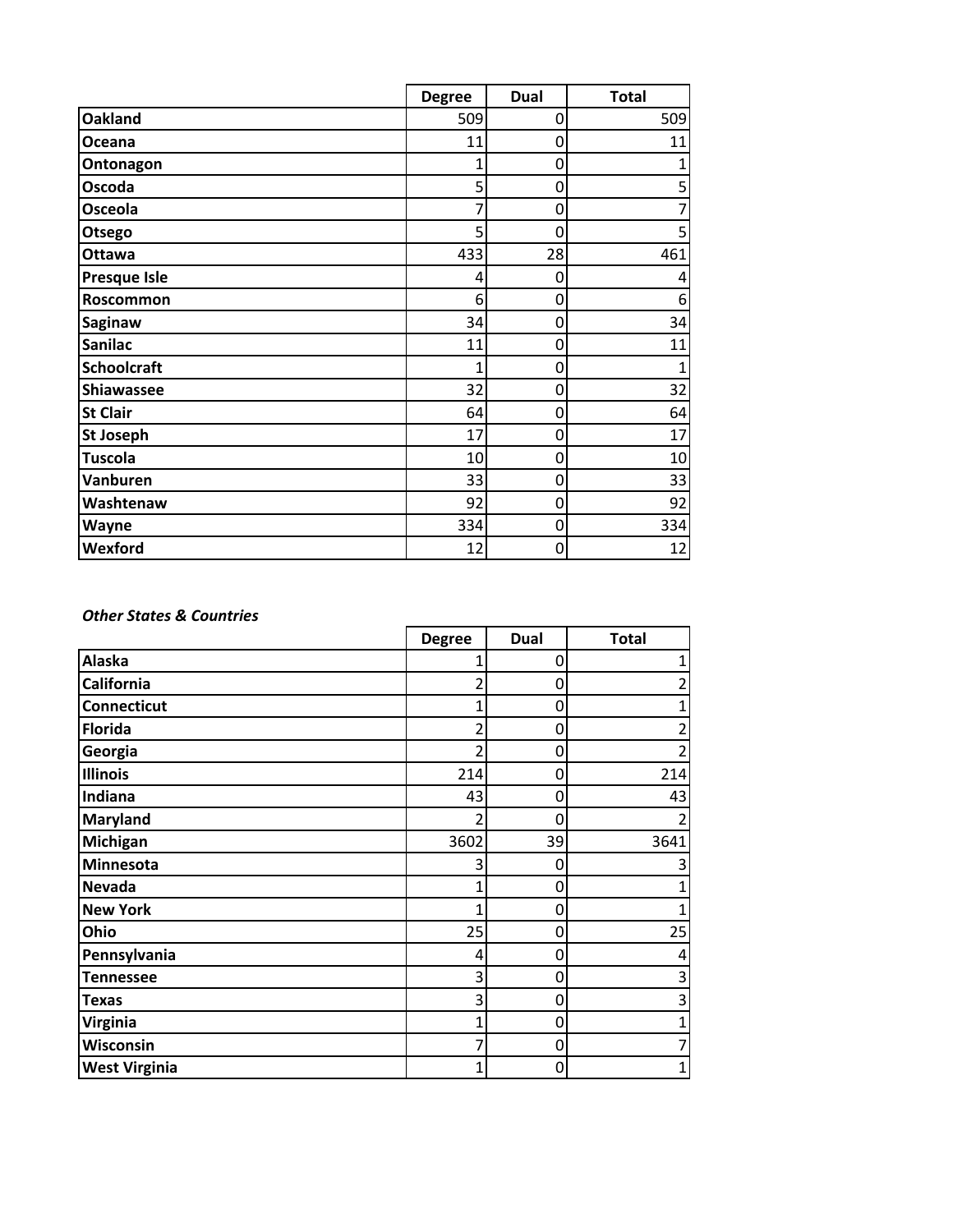|                                 | <b>Degree</b> | <b>Dual</b> | Non-degree  | <b>Total</b>   |
|---------------------------------|---------------|-------------|-------------|----------------|
| <b>UNITED ARAB EMIRATES</b>     |               | 0           | 0           | 1              |
| <b>ALBANIA</b>                  | 1             | 0           | 0           | 1              |
| <b>BOLIVIA</b>                  |               | $\mathbf 0$ | 0           | 1              |
| <b>BRAZIL</b>                   |               | $\mathbf 0$ | 0           | 2              |
| <b>CANADA</b>                   | 1             | 0           | 0           | 1              |
| <b>CHINA</b>                    | 1             | $\mathbf 0$ | 0           | 1              |
| <b>CAMEROON</b>                 | 1             | $\mathbf 0$ | 0           | 1              |
| <b>CZECH REPUBLIC</b>           | 2             | 0           | 0           | 2              |
| <b>JAPAN</b>                    |               | $\mathbf 0$ | 0           | 1              |
| <b>SOUTH KOREA</b>              | 2             | 0           | 1           | 3              |
| <b>KAZAKHSTAN</b>               | 1             | $\mathbf 0$ | $\mathbf 0$ | $\mathbf{1}$   |
| <b>MEXICO</b>                   | 2             | 0           | 0           | 2              |
| <b>NIGERIA</b>                  | 1             | 0           | 0           | 1              |
| <b>NETHERLANDS</b>              | 4             | $\mathbf 0$ | 0           | 4              |
| <b>NEPAL</b>                    | 1             | 0           | 0           | 1              |
| <b>RUSSIA</b>                   | 2             | 0           | 0           | $\overline{2}$ |
| <b>RWANDA</b>                   | 1             | $\mathbf 0$ | 0           | 1              |
| <b>SAUDI ARABIA</b>             | 12            | 0           | 0           | 12             |
| <b>SOUTH AFRICA</b>             | 1             | 0           | 0           | 1              |
| <b>THAILAND</b>                 |               | $\mathbf 0$ | 0           | 1              |
| <b>TANZANIA</b>                 |               | 0           | 0           | 1              |
| <b>UNITED KINGDOM</b>           | 1             | $\Omega$    | 0           |                |
| <b>UNITED STATES OF AMERICA</b> | 3918          | 39          | 0           | 3957           |
| <b>VENEZUELA</b>                |               | 0           | 0           |                |
| <b>VIETNAM</b>                  | 3             | 0           | 0           | 3              |
| <b>SERBIA</b>                   |               | $\mathbf 0$ | 0           | 1              |
| <b>ZIMBABWE</b>                 |               | $\mathbf 0$ | 0           |                |
| All                             | 3965          | 39          | 1           | 4005           |

## *Where Living*

|                   | <b>Degree</b> | Dual | Non-degree | <b>Total</b> |
|-------------------|---------------|------|------------|--------------|
| <b>Off-campus</b> | 630           | 39   |            | 6701         |
| <b>On-campus</b>  | 2225<br>וככככ |      |            | 3335         |

### *ACT Composite Score*

|                      | <b>Degree</b> | Dual | Non-degree | <b>Total</b> |
|----------------------|---------------|------|------------|--------------|
| <b>Not available</b> | 91            |      |            | 103          |
| <b>Under 15</b>      |               |      |            | 4            |
| 15-17                | 146           |      |            | 146          |
| 18-21                | 974           |      |            | 974          |
| 22-24                | 1237          |      |            | 1242         |
| 25-27                | 928           | 10   |            | 938          |
| 28-36                | 585           | 13   |            | 598          |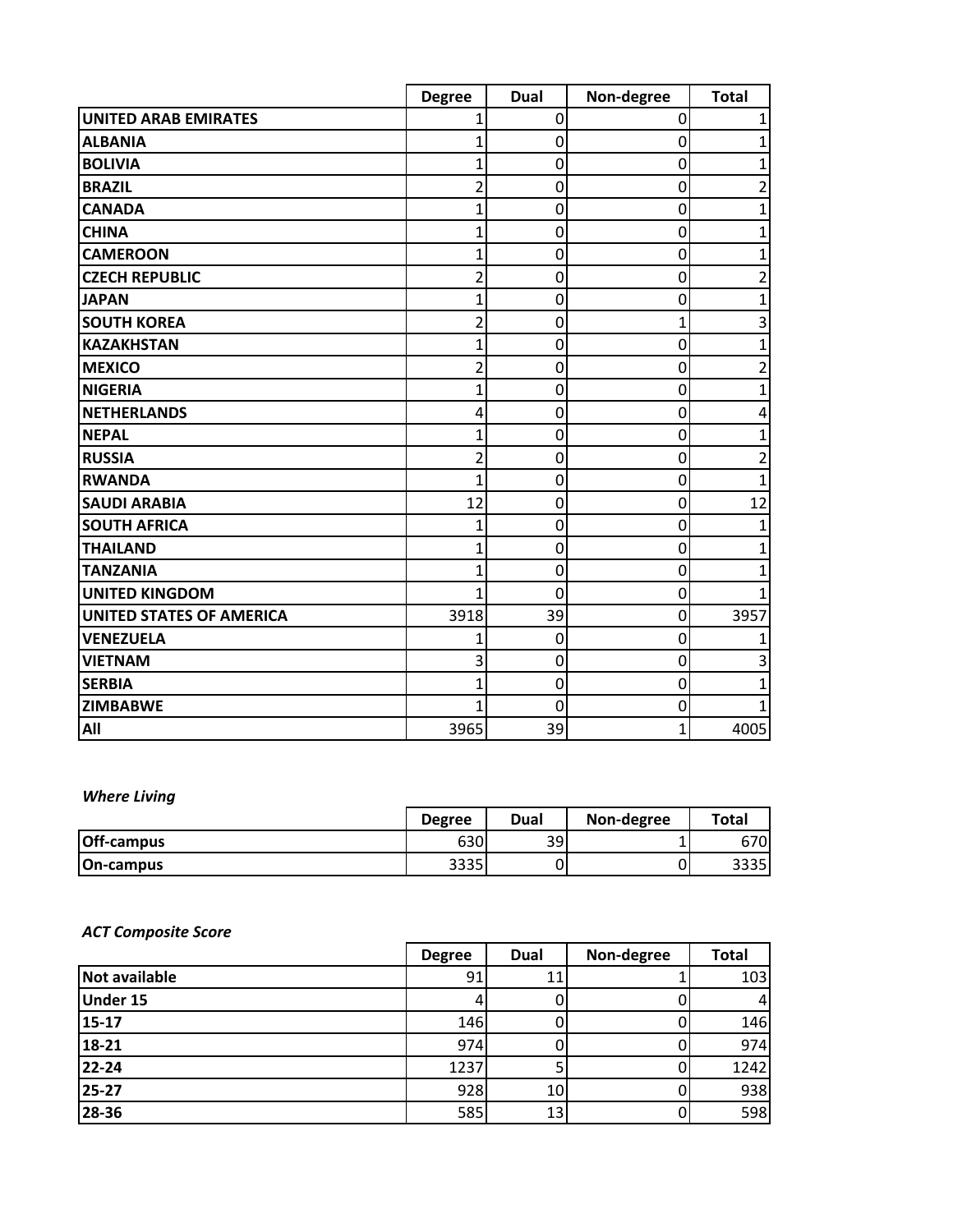|                 | <b>Degree</b> | <b>Dual</b> | Non-degree | <b>Total</b>    |
|-----------------|---------------|-------------|------------|-----------------|
| <b>IMean</b>    | 23.66         | 27.71       |            | 23.69           |
| Median          | 23            |             |            | 24              |
| 75th percentile | 26            | 29          |            | <b>26</b>       |
| 25th percentile | 21            | 25.5        |            | 21 <sub>1</sub> |

*History of Mean ACT Scores*

| entered fall | <b>Degree</b> |
|--------------|---------------|
| 2000         | 23.1          |
| 2001         | 22.9          |
| 2002         | 23.4          |
| 2003         | 23.5          |
| 2004         | 23.8          |
| 2005         | 23.9          |
| 2006         | 23.9          |
| 2007         | 24.2          |
| 2008         | 23.8          |
| 2009         | 24.04         |
| 2010         | 23.97         |
| 2011         | 23.76         |
| 2012         | 23.69         |

### *High School Grade Point Average*

|             | <b>Degree</b> | Dual | Non-degree | <b>Total</b> |
|-------------|---------------|------|------------|--------------|
| <b>None</b> | 57            | 38   |            | 96           |
| 1.000-1.999 |               |      |            | 3            |
| 2.000-2.499 | 12            |      |            | 12           |
| 2.500-2.999 | 257           |      |            | 258          |
| 3.000-3.499 | 1585          |      |            | 1585         |
| 3.500-4.000 | 2051          |      |            | 2051         |
|             |               |      |            |              |

| <b>Mean</b>     | 3.5             | $\sim$<br>z.ol | 3.50    |
|-----------------|-----------------|----------------|---------|
| <b>Median</b>   | 251<br>ا ے د. د | ◠<br>z.ol      | $ \sim$ |
| 75th percentile | .791            | ∽<br>z.ol      | 791     |
| 25th percentile | 3.25            | ∽<br>z.ol      | 3.241   |

# *History of High School Grade Point Averages*

| entered fall | <b>Degree</b> |
|--------------|---------------|
| 2000         | 3.34          |
| 2001         | 3.34          |
| 2002         | 3.43          |
| 2003         |               |